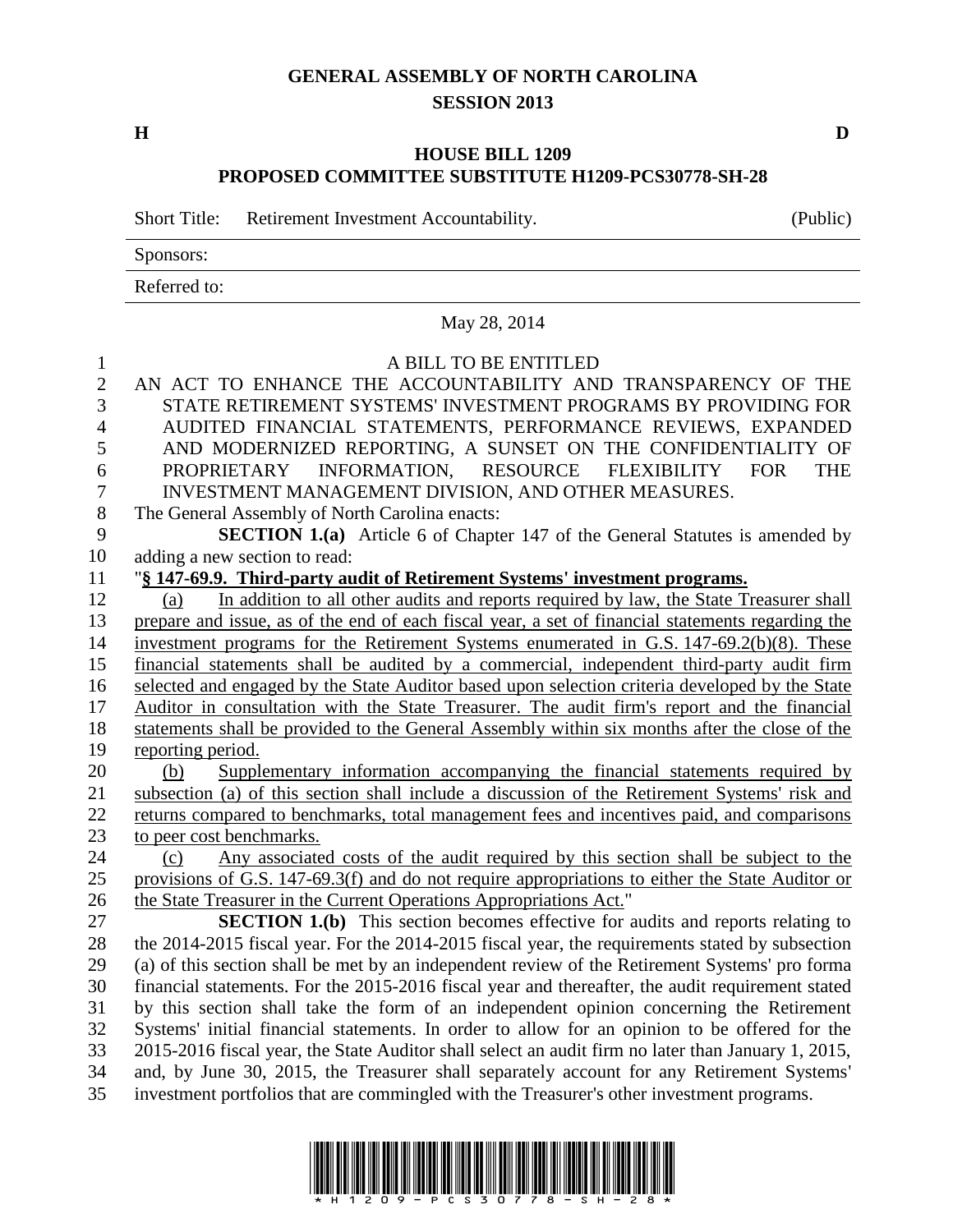|                |                               | <b>General Assembly Of North Carolina</b>                                                      | <b>Session 2013</b> |
|----------------|-------------------------------|------------------------------------------------------------------------------------------------|---------------------|
| $\mathbf{1}$   |                               | <b>SECTION 2.</b> Article 6 of Chapter 147 of the General Statutes is amended by               |                     |
| $\sqrt{2}$     | adding a new section to read: |                                                                                                |                     |
| $\mathfrak{Z}$ |                               | "§ 147-69.10. Performance review of Treasurer's investment programs.                           |                     |
| $\overline{4}$ |                               | At least once every four years, the State Treasurer shall engage a commercial, independent     |                     |
| 5              |                               | expert firm pursuant to G.S. $147-69.3(g)$ to evaluate the governance, operations, and         |                     |
| $\sqrt{6}$     |                               | investment practices of the State Treasurer in order to develop recommendations for            |                     |
| $\tau$         |                               | improvement. The report of the expert firm shall be provided to the General Assembly when      |                     |
| $8\,$          | complete."                    |                                                                                                |                     |
| 9              |                               | <b>SECTION 3.(a)</b> Article 6 of Chapter 147 of the General Statutes is amended by            |                     |
| 10             | adding a new section to read: |                                                                                                |                     |
| 11             |                               | "§ 147-69.11. Reporting of Retirement Systems' investments.                                    |                     |
| 12             | (a)                           | Definitions. – The following definitions apply in this section:                                |                     |
| 13             | (1)                           | External investment manager. – The State Treasurer's counterparty or its                       |                     |
| 14             |                               | affiliate given authority or discretion to make investment decisions                           |                     |
| 15             |                               | concerning the investments that are not managed internally by the State                        |                     |
| 16             |                               | Treasurer's staff.                                                                             |                     |
| 17             | (2)                           | Incentive fees. – Any incentive compensation to an investment manager or                       |                     |
| 18             |                               | investment vehicle that the Retirement Systems incur directly or experience                    |                     |
| 19             |                               | indirectly as a reduction in distributions.                                                    |                     |
| 20             | (3)                           | Investment vehicle. $- A$ limited partnership, limited liability company, trust,               |                     |
| 21             |                               | or other legal entity through which the State Treasurer invests.                               |                     |
| 22             | (4)                           | Management fees. – Compensation other than incentive fees paid to the                          |                     |
| 23             |                               | investment manager or investment vehicle to compensate it for its                              |                     |
| 24             |                               | management of funds that the Retirement Systems incur directly or                              |                     |
| $25\,$         |                               | experience indirectly as a reduction in distributions.                                         |                     |
| 26             | (b)                           | In addition to all other reports required by law, the State Treasurer shall prepare and        |                     |
| 27             |                               | make public a report on the fees and performance of external investment managers engaged for   |                     |
| 28             |                               | the Retirement Systems enumerated in G.S. 147-69.2(b)(8) as of the end of each fiscal year. A  |                     |
| 29             |                               | copy of each report shall be submitted within nine months following the end of the fiscal year |                     |
| 30             |                               | to the State Auditor, the Joint Legislative Commission on Governmental Operations, the Chairs  |                     |
| 31             |                               | of the House of Representatives Appropriations Subcommittee and Senate Appropriations          |                     |
| 32             |                               | Committee, the Chairs of the House of Representatives and Senate Finance Committees, and       |                     |
| 33             | the Fiscal Research Division. |                                                                                                |                     |
| 34             | (c)                           | The State Treasurer's report shall include all of the following that are applicable,           |                     |
| 35             |                               | reported separately for each investment:                                                       |                     |
| 36             | (1)                           | The name, commitment amount, statutory classification, inception year, and,                    |                     |
| 37             |                               | as applicable, either a statement that the investment is managed internally by                 |                     |
| 38             |                               | the staff of the State Treasurer or the names of the external investment                       |                     |
| 39             |                               | manager and the investment vehicle for that investment.                                        |                     |
| 40             | (2)                           | The value of the State Treasurer's investment as of the fiscal year end.                       |                     |
| 41             | (3)                           | For each investment made pursuant to subdivisions (1) through (6) of                           |                     |
| 42             |                               | G.S. 147-69.2(b) or sub-subdivisions a. and c. of G.S. 147-69.2(b)(8), the                     |                     |
| 43             |                               | periodic net annualized time-weighted rate of return for that fiscal year and,                 |                     |
| 44             |                               | since inception, reported net of fees.                                                         |                     |
| 45             | $\left(4\right)$              | For each investment other than those described in subdivision (3) of this                      |                     |
| 46             |                               | subsection, the net annualized internal rate of return and investment multiple                 |                     |
| 47             |                               | for that fiscal year and, since inception, reported net of fees.                               |                     |
| 48             | (5)                           | For each investment other than those described in subdivision (3) of this                      |                     |
| 49             |                               | subsection, the total cash contributions or other investments made and the                     |                     |
| 50             |                               | total distribution received with respect to that investment for that fiscal year               |                     |
| 51             |                               | and since inception.                                                                           |                     |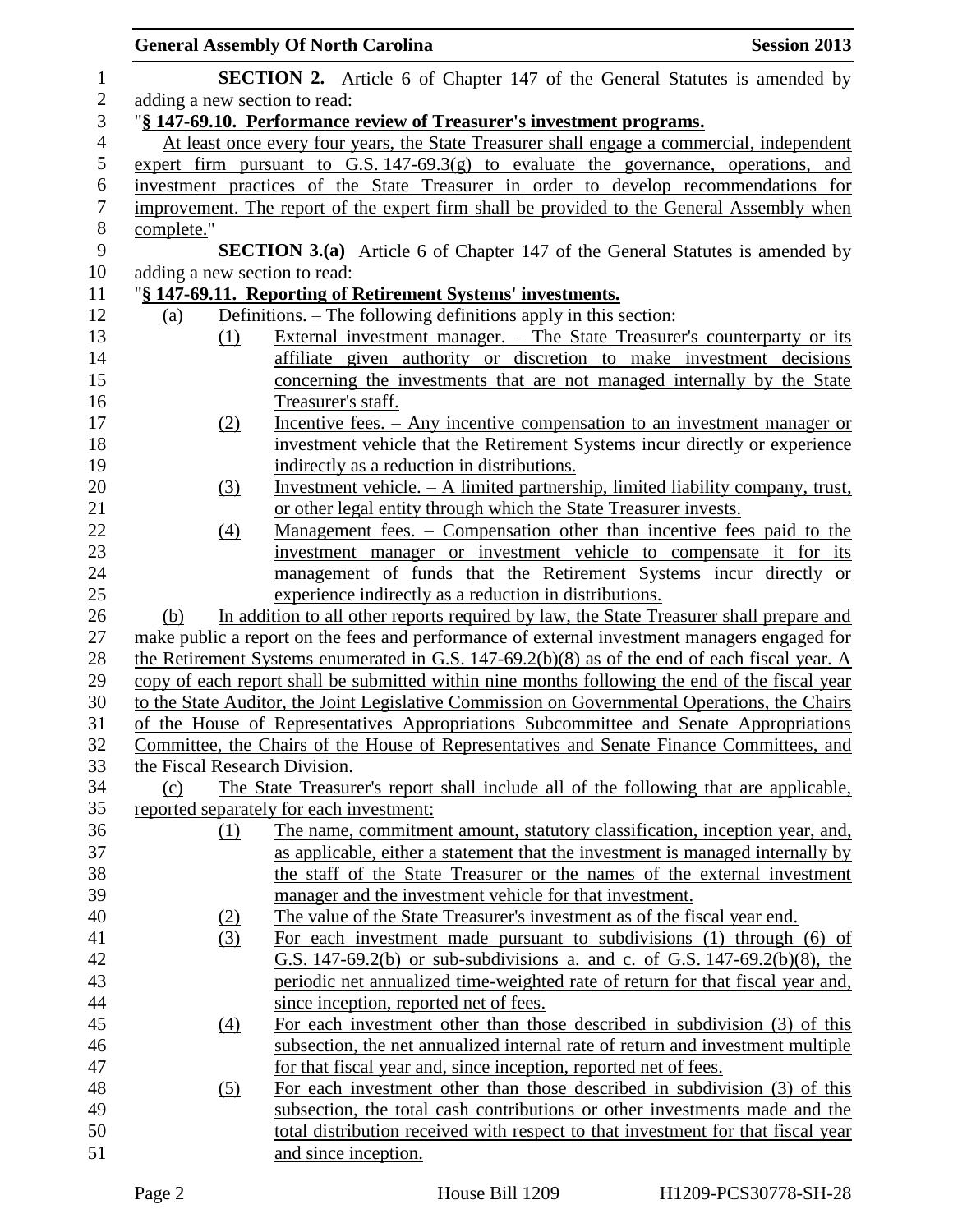|     |                   | <b>General Assembly Of North Carolina</b>                                                 | <b>Session 2013</b> |
|-----|-------------------|-------------------------------------------------------------------------------------------|---------------------|
|     | (6)               | The dollar amount of the management fees and incentive fees incurred by                   |                     |
|     |                   | the State Treasurer and paid to the external investment manager.                          |                     |
|     | (7)               | For any fund-of-fund investment vehicles, the aggregate management fees                   |                     |
|     |                   | and incentive fees for the underlying investment managers or investment                   |                     |
|     |                   | vehicles used by the external investment manager.                                         |                     |
|     | (8)               | If any placement agent fees relating to the investment were directly or                   |                     |
|     |                   | indirectly borne by the Retirement Systems, a list of the amount and type of              |                     |
|     |                   | those fees.                                                                               |                     |
|     |                   | Portfolios of investments managed internally by the staff of the State Treasurer shall be |                     |
|     |                   | reported on a portfolio-by-portfolio basis."                                              |                     |
|     |                   | <b>SECTION 3.(b)</b> Chapter 132 of the General Statutes is amended by adding a new       |                     |
|     | section to read:  |                                                                                           |                     |
|     |                   | "§ 132-1.14. Public records for Treasurer's investment programs.                          |                     |
| (a) |                   | Definitions. – The following definitions apply in this section:                           |                     |
|     | (1)               | External investment manager. – The State Treasurer's counterparty or its                  |                     |
|     |                   | affiliate given authority or discretion to make investment decisions                      |                     |
|     |                   | concerning Treasurer investments that are not managed internally by the                   |                     |
|     |                   | State Treasurer's staff.                                                                  |                     |
|     | (2)               | Incentive fees. - Any incentive compensation to an investment manager or                  |                     |
|     |                   | investment vehicle that the Retirement Systems incur directly or experience               |                     |
|     |                   | indirectly as a reduction in distributions.                                               |                     |
|     | (3)               | Investment vehicle. $- A$ limited partnership, limited liability company, trust,          |                     |
|     |                   | or other legal entity through which the State Treasurer invests.                          |                     |
|     | $\underline{(4)}$ | Management fees. – Compensation other than incentive fees paid to the                     |                     |
|     |                   | investment manager or investment vehicle to compensate it for its                         |                     |
|     |                   | management of funds that the Retirement Systems incur directly or                         |                     |
|     |                   | experience indirectly as a reduction in distributions.                                    |                     |
|     | (5)               | <u> Person. – An individual, corporation, business trust, partnership, association,</u>   |                     |
|     |                   | joint venture, or any other legal or commercial entity.                                   |                     |
|     | (6)               | Treasurer investment. - An investment for one or more of the investment                   |                     |
|     |                   | programs established, managed, or operated by the State Treasurer pursuant                |                     |
|     |                   | to G.S. 147-69.3.                                                                         |                     |
| (b) |                   | Notwithstanding G.S. $132-1.2(1)$ and subsection (d) of this section, all of the          |                     |
|     |                   | following information is a public record for each Treasurer investment:                   |                     |
|     | (1)               | The name, commitment amount, statutory classification, inception year, and,               |                     |
|     |                   | if applicable, the names of the external investment manager and the                       |                     |
|     |                   | investment vehicle for that investment.                                                   |                     |
|     | (2)               | The value of the State Treasurer's investment as of the fiscal year end.                  |                     |
|     | (3)               | For each investment made pursuant to subdivisions (1) through (6) of                      |                     |
|     |                   | G.S. 147-69.2(b) or sub-subdivisions a. and c. of G.S. 147-69.2(b)(8), the                |                     |
|     |                   | periodic net annualized time-weighted rate of return for that fiscal year and,            |                     |
|     |                   | since inception, reported net of fees.                                                    |                     |
|     | $\underline{(4)}$ | For each investment other than those described in subdivision (3) of this                 |                     |
|     |                   | subsection, the net annualized internal rate of return and investment multiple            |                     |
|     |                   | for that fiscal year and, since inception, reported net of fees.                          |                     |
|     | (5)               | For each investment other than those described in subdivision (3) of this                 |                     |
|     |                   | subsection, the total cash contributions or other investments made and the                |                     |
|     |                   | total distribution received with respect to that investment for that fiscal year          |                     |
|     |                   | and since inception.                                                                      |                     |
|     | <u>(6)</u>        | The dollar amount of the management fees and incentive fees incurred by                   |                     |
|     |                   | the State Treasurer to the external investment manager.                                   |                     |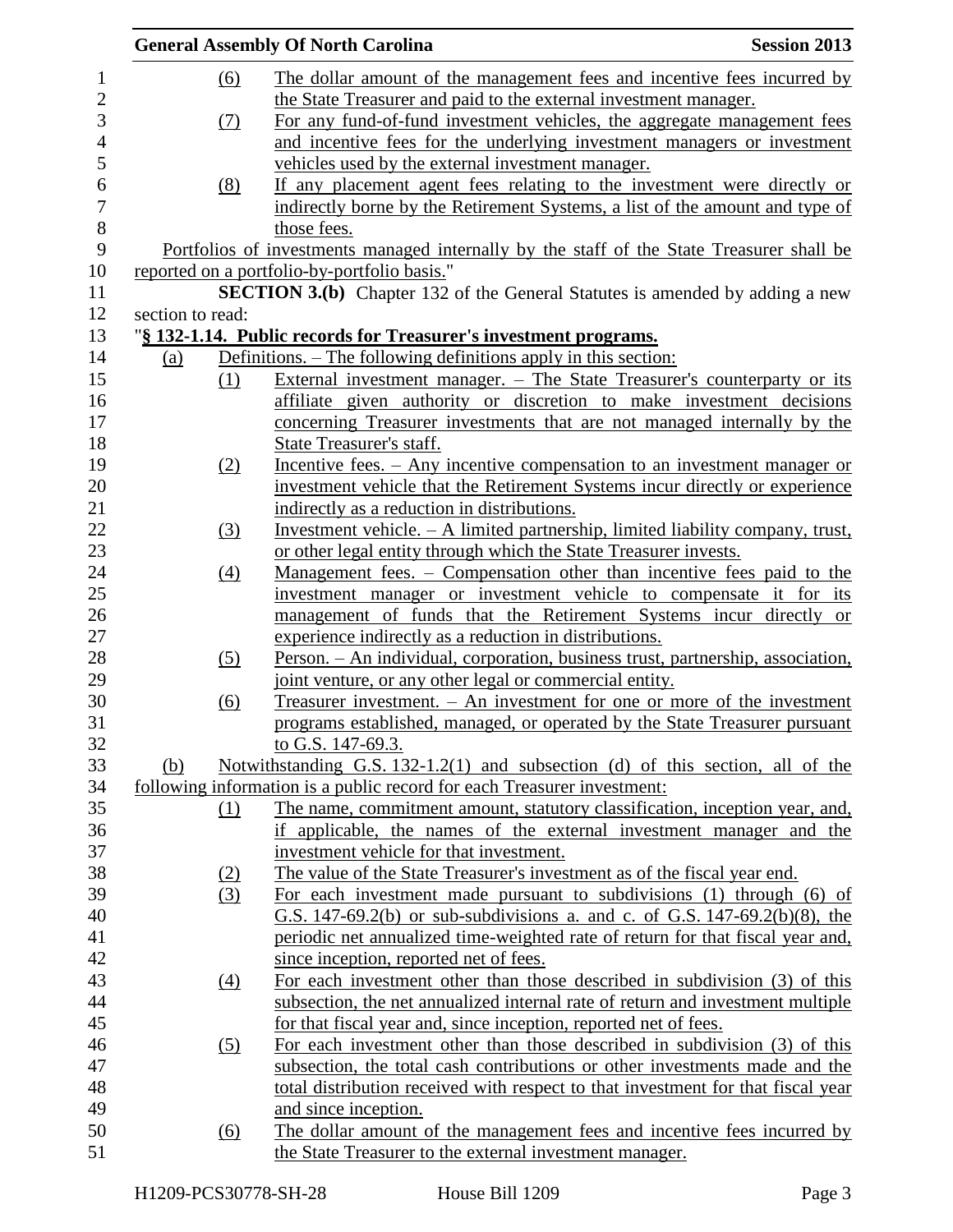|                              | <b>General Assembly Of North Carolina</b>                                                          | <b>Session 2013</b> |
|------------------------------|----------------------------------------------------------------------------------------------------|---------------------|
| (7)                          | For any fund-of-fund investment vehicles, the aggregate management fees                            |                     |
|                              | and incentive fees for the underlying investment managers or investment                            |                     |
|                              | vehicles used by the external investment manager.                                                  |                     |
| (8)                          | If any placement agent fees relating to the investment were directly or                            |                     |
|                              | indirectly borne by the Retirement Systems, a list of the amount and type of                       |                     |
|                              | those fees.                                                                                        |                     |
| (c)                          | In order to prevent other investment traders from utilizing knowledge of potential or              |                     |
|                              | pending Treasurer investment trades for personal gain, all records relating to trades made         |                     |
|                              | directly by the staff of the State Treasurer pursuant to G.S. $147-69.2(b)(6b)$ or the second      |                     |
|                              | paragraph of G.S. $147-69.2(b)(8)$ are not public record until 90 days after the transaction has   |                     |
| closed.                      |                                                                                                    |                     |
| (d)                          | The following information shall not be public record until five years after the                    |                     |
|                              | termination of an investment vehicle in which the State Treasurer has made a Treasurer             |                     |
|                              | investment and then shall become public record on that date:                                       |                     |
| (1)                          | Information regarding the portfolio positions in which the investment                              |                     |
|                              | vehicle invests.                                                                                   |                     |
| (2)                          | Capital call and distribution notices to investors of the investment vehicle.                      |                     |
| (3)                          | Information concerning other investors in the investment vehicle.                                  |                     |
| $\left(4\right)$             | The investment's private placement memorandum and other offering and                               |                     |
|                              | marketing material, if marked confidential.                                                        |                     |
| (5)                          | The investment's contractual documents, to the extent stated in any clause                         |                     |
|                              | that places a duty of confidentiality upon the State Treasurer.                                    |                     |
| <u>(6)</u>                   | Any other information that constitutes a "trade secret" as defined in                              |                     |
|                              | G.S. 66-152(3) and that was disclosed or furnished by an actual or potential                       |                     |
|                              | external investment manager in connection with an actual or potential                              |                     |
|                              | Treasurer investment."                                                                             |                     |
|                              | <b>SECTION 4.(a)</b> G.S. 147-69.3(f) reads as rewritten:                                          |                     |
| " $(f)$                      | The cost of administration, management, and operation of investment programs                       |                     |
|                              | established pursuant to this section shall be apportioned equitably among the programs in such     |                     |
|                              | manner as may be prescribed by the State Treasurer, such costs to be paid from each program,       |                     |
|                              | and to the extent not otherwise chargeable directly to the income or assets of the specific        |                     |
|                              | investment program or pooled investment vehicle, shall be deposited with the State Treasurer       |                     |
|                              | as a General Fund nontax revenue.program. The cost of administration, management, and              |                     |
|                              | operation of investment programs established pursuant to this section and not directly paid        |                     |
|                              | from the income or assets of such program shall be covered by an appropriation to the State        |                     |
|                              | Treasurer for this purpose in the Current Operations Appropriations Act.shall be reported to the   |                     |
|                              | General Assembly by June 15 of each year, providing the actual costs incurred for the previous     |                     |
|                              | fiscal year, the estimated costs for the current fiscal year, and the estimated costs for the next |                     |
| fiscal year."                |                                                                                                    |                     |
|                              | <b>SECTION 4.(b)</b> G.S. 147-69.3 is amended by adding a new subsection to read:                  |                     |
| $"(\text{gl})$               | The State Treasurer is authorized to appoint employees possessing specialized skills               |                     |
|                              | or knowledge necessary for the proper administration of investment programs created pursuant       |                     |
|                              | to this section. Notwithstanding the restrictions on the establishment of new employment           |                     |
|                              | positions contained in G.S. 143C-6-6(a), the State Treasurer may create those positions            |                     |
|                              | authorized under this subsection solely in the interest of the beneficiaries of the various        |                     |
|                              | investments authorized under G.S. 147-69.1 and G.S. 147-69.2, incurring only costs that are        |                     |
| appropriate and reasonable." |                                                                                                    |                     |
|                              | <b>SECTION 4.(c)</b> G.S. 147-69.3( $i2$ ) reads as rewritten:                                     |                     |
| "(i2)                        | In order to promote achievement of long-term investment objectives and to retain                   |                     |
|                              | key public employees in the Investment Division, with investment functions, the State Treasurer    |                     |
|                              | is authorized to establish market-oriented compensation plans, including bonuses for the Chief     |                     |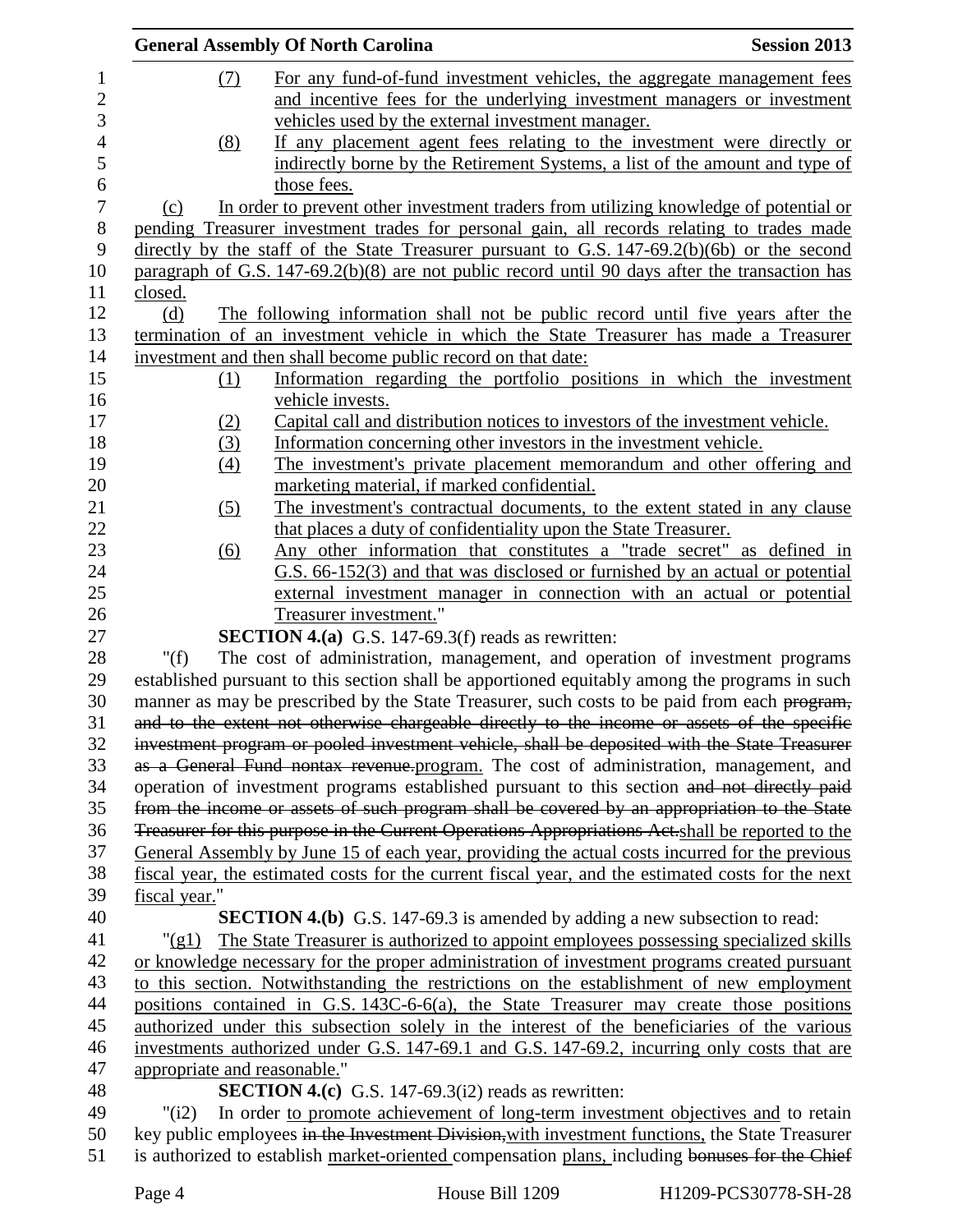## **General Assembly Of North Carolina Session 2013**

 Investment Officer and Investment Directorssalaries and performance-related bonuses, for employees possessing specialized skills or knowledge necessary for the proper administration of investment programs, who shall be exempt from the classification and compensation rules 4 established by the Office of State Human Resources. The bonuses may design and administration of those compensation plans shall be based on compensation studies conducted by a nationally recognized firm specializing in public fund investment compensation and the 7 Pension Plan performance.compensation. The salaries compensation and other associated employee benefits shall be apportioned directly from the investment program. The Treasurer shall report the salaries and bonuses paid to the Joint Legislative Commission on Governmental Operations annually." **SECTION 4.(d)** G.S. 126-5 is amended by adding a new subsection to read: "(c12) Except as to G.S. 126-13, 126-14, 126-14.1, and the provisions of Articles 6, 7, 14, 15, and 16 of this Chapter, the provisions of this Chapter shall not apply to employees of the Department of State Treasurer possessing specialized skills or knowledge necessary for the proper administration of investment programs and appointed pursuant to G.S. 147-69.3(g1) or compensated pursuant to G.S. 147-69.3(i2)." **SECTION 5.(a)** G.S. 147-69.3 is amended by adding a new subsection to read: 18 "(h1) The State Treasurer shall adopt, publish, and regularly review investment policy statements for each investment program created pursuant to this section. The investment policy statements shall include, but are not limited to, descriptions of investment objectives, roles, and responsibilities, permitted types of investments, risk management and control activities, implementation guidelines, and evaluation criteria necessary to measure investment performance of the applicable funds." **SECTION 5.(b)** G.S. 147-69.3(i) reads as rewritten: "(i) The State Treasurer shall report at least twice a year to the General Assembly, through the Finance Committees of the House of Representatives and the Senate, on the investment programs created under this section. The Treasurer shall present the reports to a joint meeting of the Finance Committees. The chairs of the Finance Committees may receive the reports and call the meetings. The Finance Committees may meet during the interim as necessary to hear the reports from the State Treasurer. The State Treasurer's report and presentation to the Finance Committees shall include all of the following: (1) A full and complete statement of all moneys invested by virtue of the provisions of G.S. 147-69.1 and G.S. 147-69.2. (2) The nature and character of the investments. (3) The revenues derived from the investments. (4) The costs of administering, managing, and operating the investment programs, including the recapture of any investment commissions. (5) A statementsummary of the investment policies for the revenues invested. (6) Any other information that may be helpful in understanding the State Treasurer's investment policies and investment results. (7) Any other information requested by the Finance Committees." **SECTION 6.** G.S. 147-69.3(j) reads as rewritten: 43 "(i) Subject to the provisions of G.S. 147-69.1(d), the State Treasurer shall may adopt 44 any rules necessary to establish, operate, conduct, and carry out the provisions of all activities related to the investment programs established pursuant to this section." **SECTION 7.(a)** G.S. 128-29.1 is repealed. **SECTION 7.(b)** G.S. 147-69.2(b) reads as rewritten: "(b) It shall be the duty of the State Treasurer to invest the cash of the funds enumerated in subsection (a) of this section in excess of the amount required to meet the current needs and demands on such funds. The State Treasurer may invest the funds as provided in this subsection. If an investment was authorized by this subsection at the time the investment was